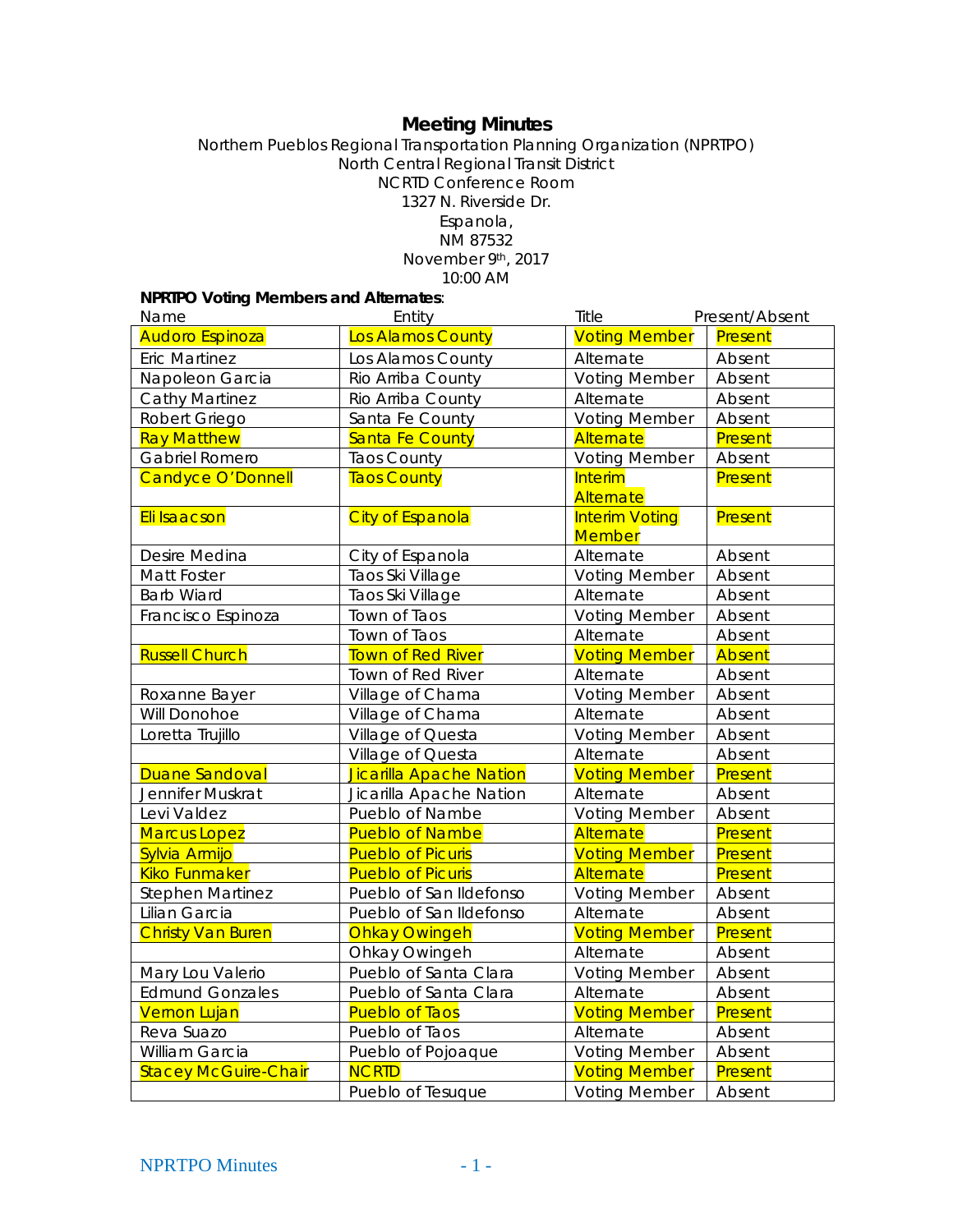#### **NCNMEDD/NPRTPO Staff**

| Eric Ghahate      | <b>NCNMEDD</b> |
|-------------------|----------------|
| Dennis T. Salazar | <b>NCNMEDD</b> |

#### **NMDOT Staff**

| Ron D. Shutiva    |  |
|-------------------|--|
| Soamiya Chavez    |  |
| Wade Patterson    |  |
| Antoinette Wright |  |
| Deborah Bach      |  |

NMDOT Tribal Liaison NMDOT Urban Planner NMDOT NMDOT NMDOT

#### **Guest Members**

| Yolanda Acosta   | Town of Red River |
|------------------|-------------------|
| Annette Granillo | Los Alamos County |
| Nanette Martinez | Las Cumbres       |

#### **I. Call Meeting to Order**

The Meeting was called to order at 10:20 a.m. by Chair Stacy McGuire, NCRTD.

#### **II. Pledge of Allegiance**

#### **III. Welcome and Introductions:**

Individual introductions were conducted by each NPRTPO member and guests.

## **IV. Approval of the Agenda:**

Chair McGuire, called for a motion to approve the agenda

Christy Van Buren, Ohkay Owingeh, made the motion to approve the agenda; the motion was seconded by Candyce O'Donnell, Taos County. The motion carried and all voted in favor.

## **V. Approval of the Minutes: (September 6th, 2017 – NMDOT)**

Chair McGuire called for a motion to approve the minutes as submitted.

Russell Church, Town of Red River made the motion to approve the minutes as submitted; the motion was seconded by Ray Matthew, Santa Fe County. The motion carried and all voted in favor.

## **VI. Public Comments-5 minutes/person**:

Chair McGuire called for any public comment.

No Public Comments